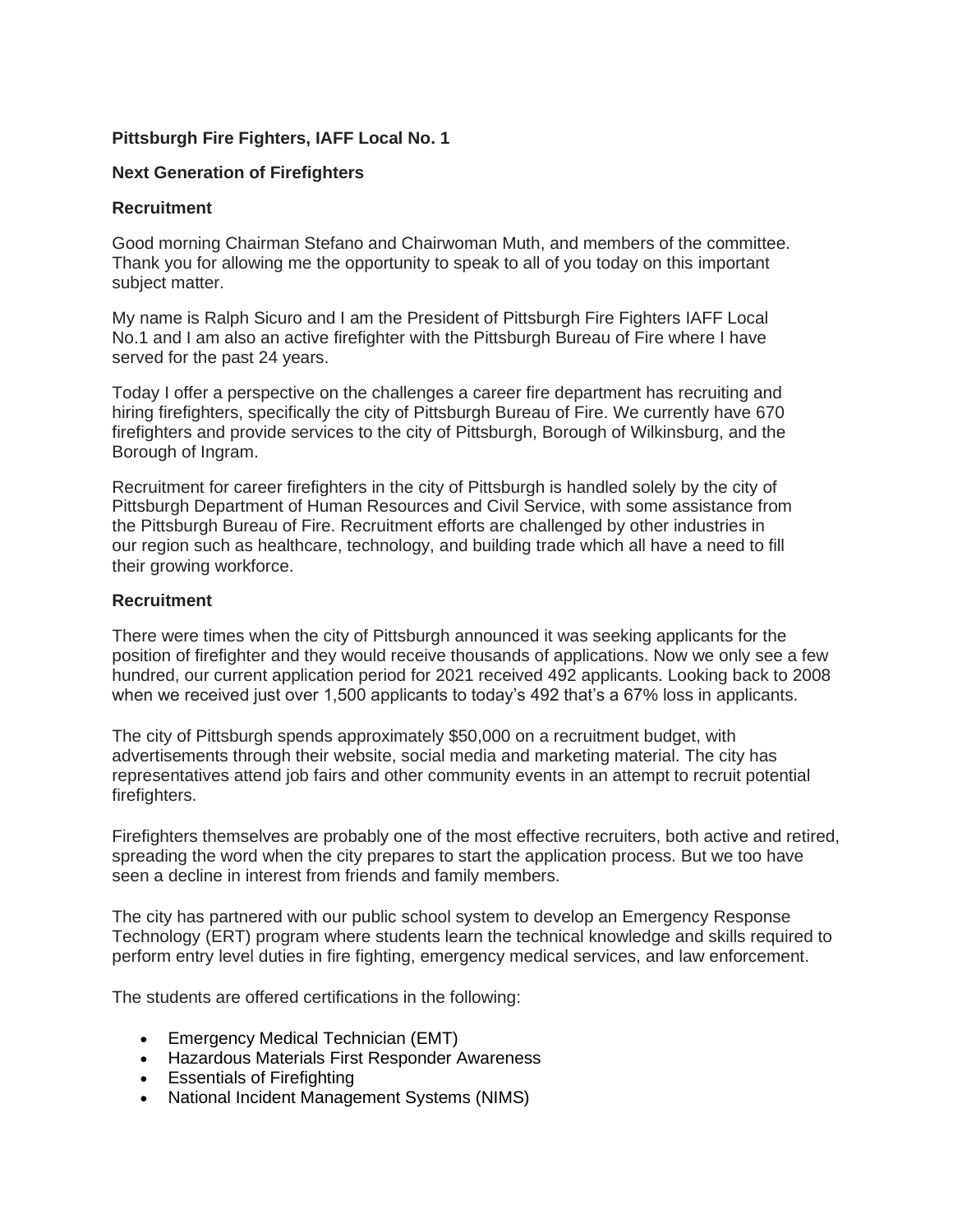• Basic Life Support for Healthcare Providers (BLS)

### **Application**

Everyone interested in applying for the position of firefighter for the city of Pittsburgh Bureau of Fire must meet the minimum requirements. The requirements are as follows:

- Must be at least 18 years of age at time of application
- Must be a city resident 1 year prior to application
- Must have a current, valid PA driver's license
- Never been convicted of a felony or serious misdemeanor

#### **Testing process**

Applicants meeting the minimum requirements will receive an invitation to take the written exam. Each applicant receives preparation guide material and must achieve a minimum of 75% to pass the exam and they are given 2.5 hour to take the test.

On top of the 67% decline in applicants, we also lose an average of 54% of those who apply through our testing process. For example, out of the 492 applicants this year 45 chose not to schedule an exam, 40 scheduled but did not show up, 66 failed the written exam and 5 did not test due to military waivers. Thus far we have lost 156 applicants out of 492 that is nearly 32% of our applicants to this point leaving 336 eligible for the physical exam.

Those receiving a passing score on the written exam will be scheduled for a physical exam. The physical exam consists of an initial flexibility event followed by a sequence of timed and scored activities while wearing a weighted vest. The activities include rescue, forcible entry, brisk walk, stair climb, and hose hoist.

By my estimates based on an average over the past decade we will lose, either through applicants not showing up or failure, another 110 applicants during the physical exam leaving us with around 226 applicants for the final eligibility list. Applicants who successfully passed the physical exam and are entitled to military veteran preference points, will have them added to their final total score at this time. From this eligibility list the city will start at number 1 and pull names in numerical order for the hiring process.

The testing process costs are approximately \$40,000 for the written exam and \$53,000 (\$18,821) for the physical exam for a grand total of \$93,000.

#### **Hiring Process**

Once an applicant makes the final eligibility list they will become a candidate for full time employment. All candidates offered conditional employment must submit to background checks, a polygraph, medical evaluations including stress testing, and hair follicle drug testing.

This process usually yields one firefighter recruit for every two candidates on the final eligibility list, meaning the city will select the first 64 candidates in an attempt to get 32 firefighter recruits in a class. The reason for a 2:1 ratio is candidates will fail portions of the background check, medical evaluation or drug testing and others will have moved, taken other employment, or simply declined the job opportunity.